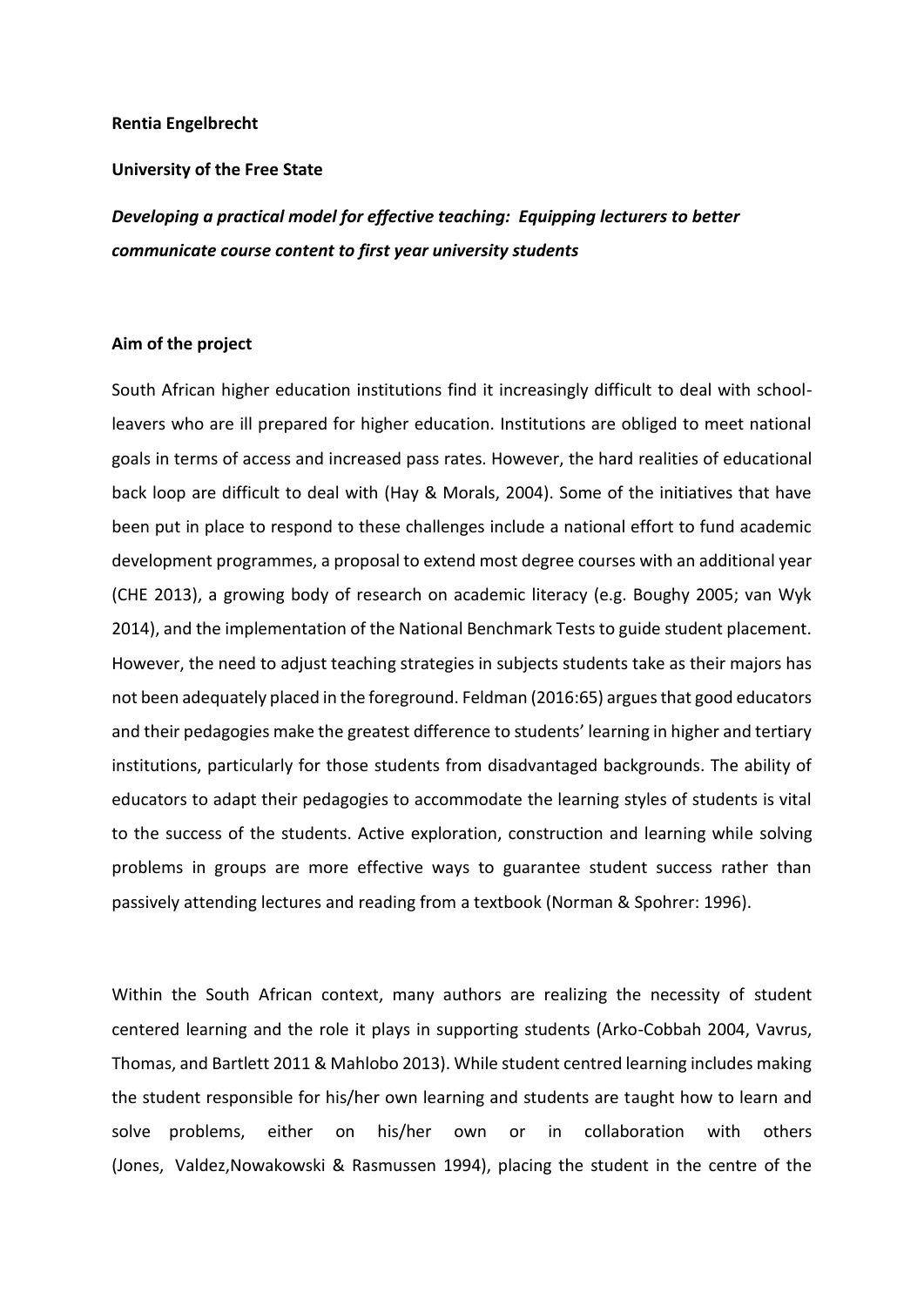learning environment also includes creating learning material to support the student's individual academic needs. Following the launch of the Academic Facilitation Sessions (AFS) project in the Faculty of the Humanities at the University of the Free State (UFS), researchers found that the student centred application of course content during the AFS greatly improved student performance and success (Naudé & Bezuidenhout, 2013). Furthermore, students participating in support programmes at UFS repeatedly claimed that the use of alternative learning strategies improved their comfort in their engagement with complex theory (Naudé & Bezuidenhout 2013:15).

Despite international and local awareness of the need for and effectiveness of student centred learning, little effort has been made to implement these learning strategies at the classroom level. Strydom, Hen-Boisen, and Yeld (2017) found that, though South African lecturers acknowledge the importance of student centred learning, most lecturers reported that they spend little or no time on student centred activities in their modules (Strydom, Hen-Boisen, & Yeld, 2017). The authors concluded that more effort is needed to better support new and experienced lecturers, through staff development programmes, to adopt alternative learning methods.

To this end, the purpose of the current study is to address the gap that exists between lectures' acceptance of the importance of student centred learning and putting these intentions into practice. Forming part of a larger PhD study, this project aims to develop and apply a practical model designed to aid lecturers in the creation of student centred activities to use in their modules to promote student mastery of course content.

## **Processes / Methods**

A design based research methodology will be followed for this study. Barab and Squire (2004) in van den Akker, Bannan, Kelly, Nieveen & Plomp (2015:6) define designed based research as a series of approaches with the intent of producing new theories, artefacts, and practices that account for and potentially impact learning and teaching in naturalistic settings. The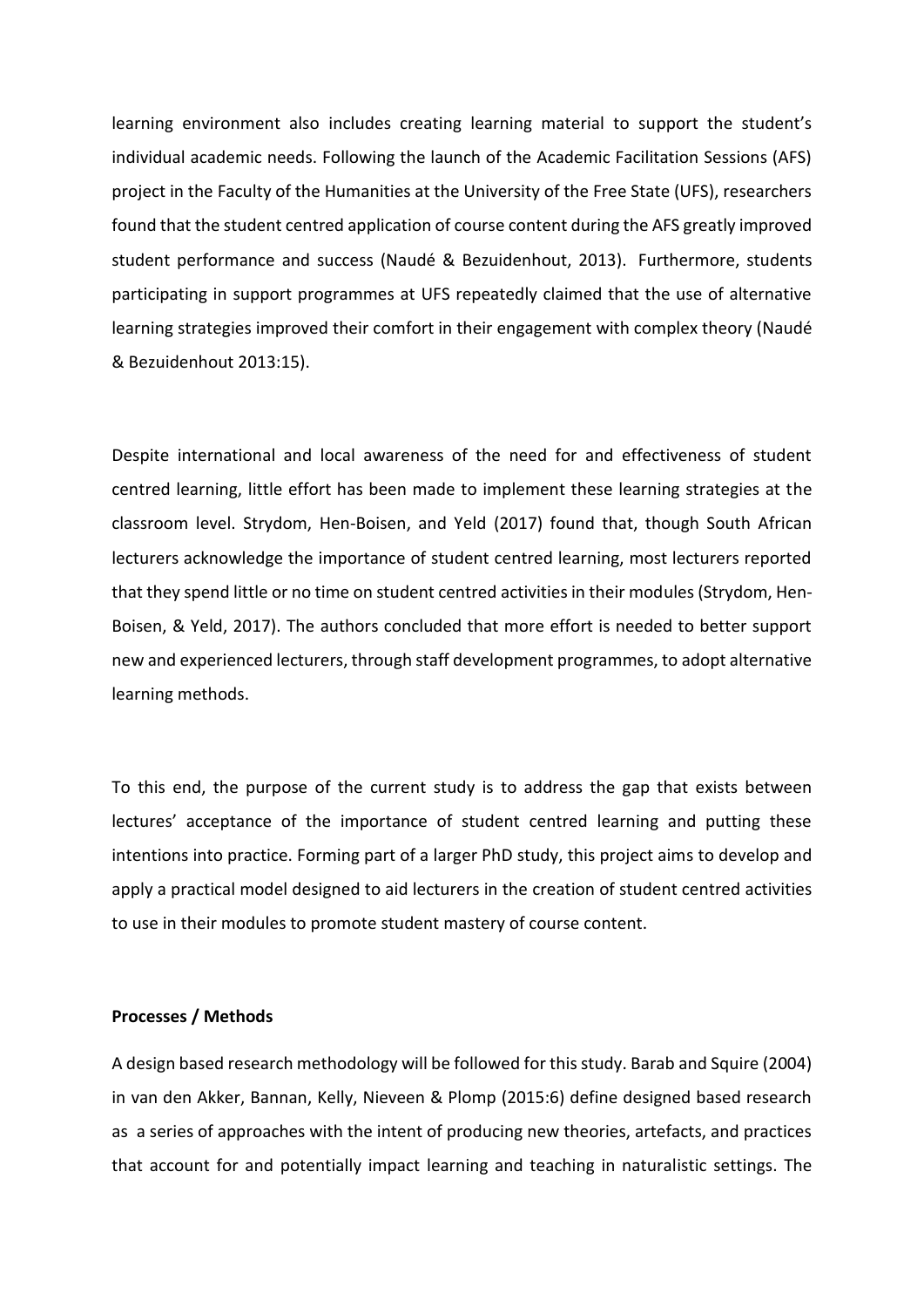design based research collective (2003:5) propose that good design based research has the following five characteristics: First, the main goal of designing learning environments and developing theories of learning are closely linked. Second, development and research take place through continuous cycles of design, implementation of the design and testing of the design. Third, research of designs should help other practitioners with workable theories. Fourth, research must focus on how design works in real life situations, not only documenting success and failure, but also focusing on understanding how the learning took place. Fifth, the development of such accounts relies on methods that can document and connect processes of enactment to outcomes of interest.

The design-based research in this study will be conducted by a researcher who closely keeps an eye on practice, particularly on the problems facing teachers and learners. Problems will be identified and solutions will be created and adopted to produce a model and principles for student centred activity design. Based on Reeves's (2006) in Pool & Laubscher (2016:43) illustration of the Design based approach, the following process will be followed:



Reeves (2006) in Pool & Laubscher (2016:43)

The problem that has been identified is the gap that exists between lectures' acceptance of the idea of student centred learning and actually putting these intentions into practice. This problem will be analysed by the researcher and lecturers involved in this study. The lecturers and the classes they teach will be chosen on a voluntary basis. As this model has been successfully tested and adopted in the Faculty of humanities, the researcher hopes to identify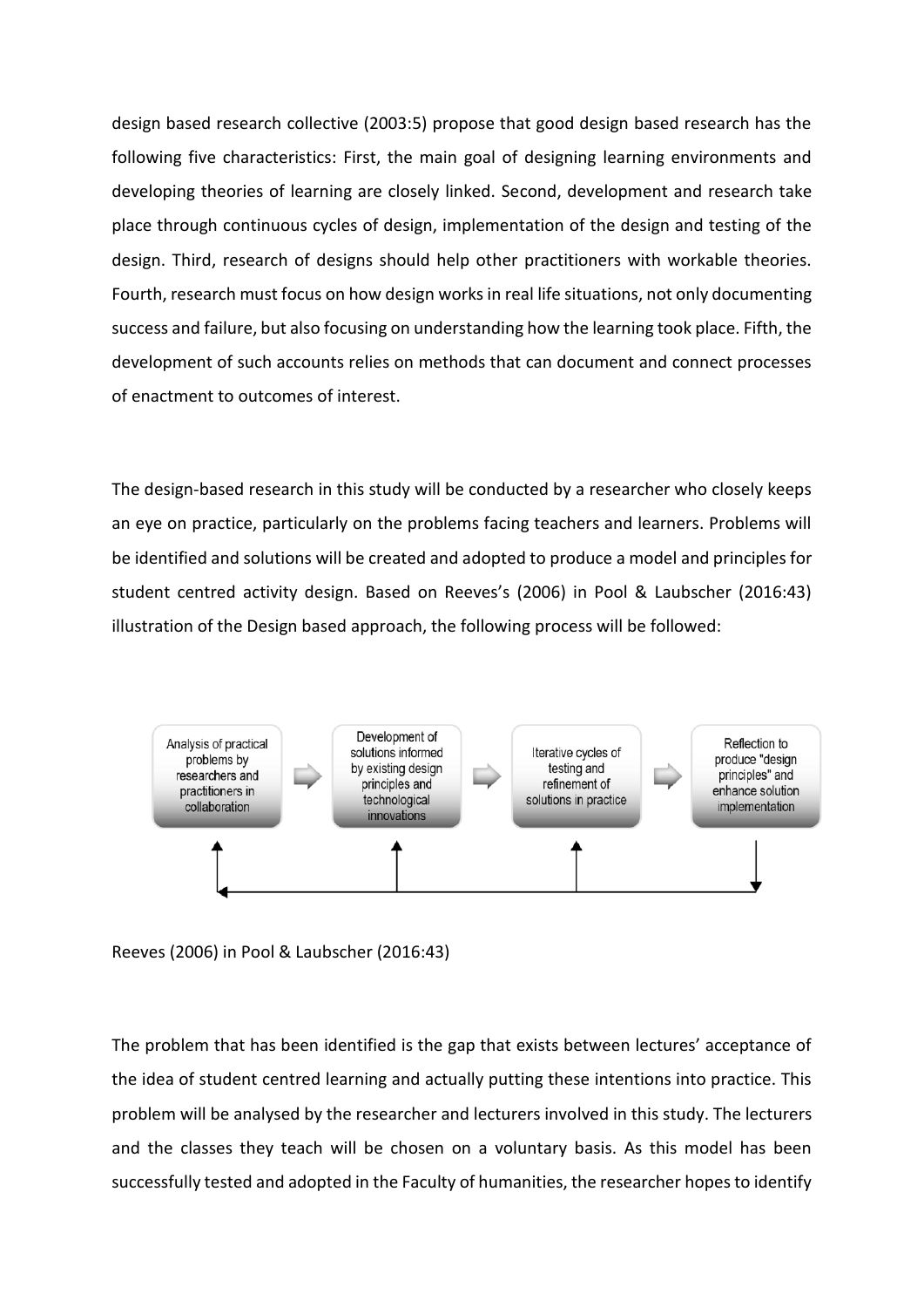one course in the Faculty of Economic and Management Science and one course in the Faculty of Natural and Agricultural Science on the Bloemfontein campus. A volunteer in any course will also be approached on the QwaQwa Campus. After consulting relevant literature, workshops will be presented to the lecturers to train them to develop student centred activities for their classes. Support will be given to the lecturers in the designing of the activities. For the individual TAU project, one cycle of testing will be done with the students in the particular classes. By making use of action research, feedback will be asked from the lecturers and students involved to produce design principles and enhance the solution for the next cycle of implementation which will be tested as part of the larger PhD project.

### **Outcomes**

As Reeves's (2006) in Pool & Laubscher (2016:43) suggests, the first step of design-based research focusses on the analysis of a significant educational problem. Practitioners and the researcher together explore the nature of an educational issue or problem facing students. On the 5th of November 2018, the researcher held a workshop as an introduction to the first phase of design-based research. 34 participants(9 from Economic and Management Sciences, 3 from Education, 4 from Health Sciences, 1 from the Humanities, 15 from Natural and Agricultural Sciences and 2 Support Staff) were engaged in a workshop to train them on student-centred learning. This was done to prepare the participants so that they could actively participate in the process of analysing the activities (educational problem identified). In order for the practitioners to participate productively, they should understand the foundational theory of the educational problem. In the three hour workshop, attendees were presented with practical skills to design classroom activities. Attendees were provided steps to guide and assist them in converting their classroom into a student-centred environment where students learn by doing.

As ethical clearance has been obtained for this study, the researcher are actively recruiting participants and follow up sessions are scheduled with lecturers (practitioners) on the Bloemfontein and QwaQwa campus to start implementing the first cycle of design-based research. Support will now be given to the lecturers in the designing of the activities. Focus groups will be held at the beginning and end of the second semester of 2019 to track the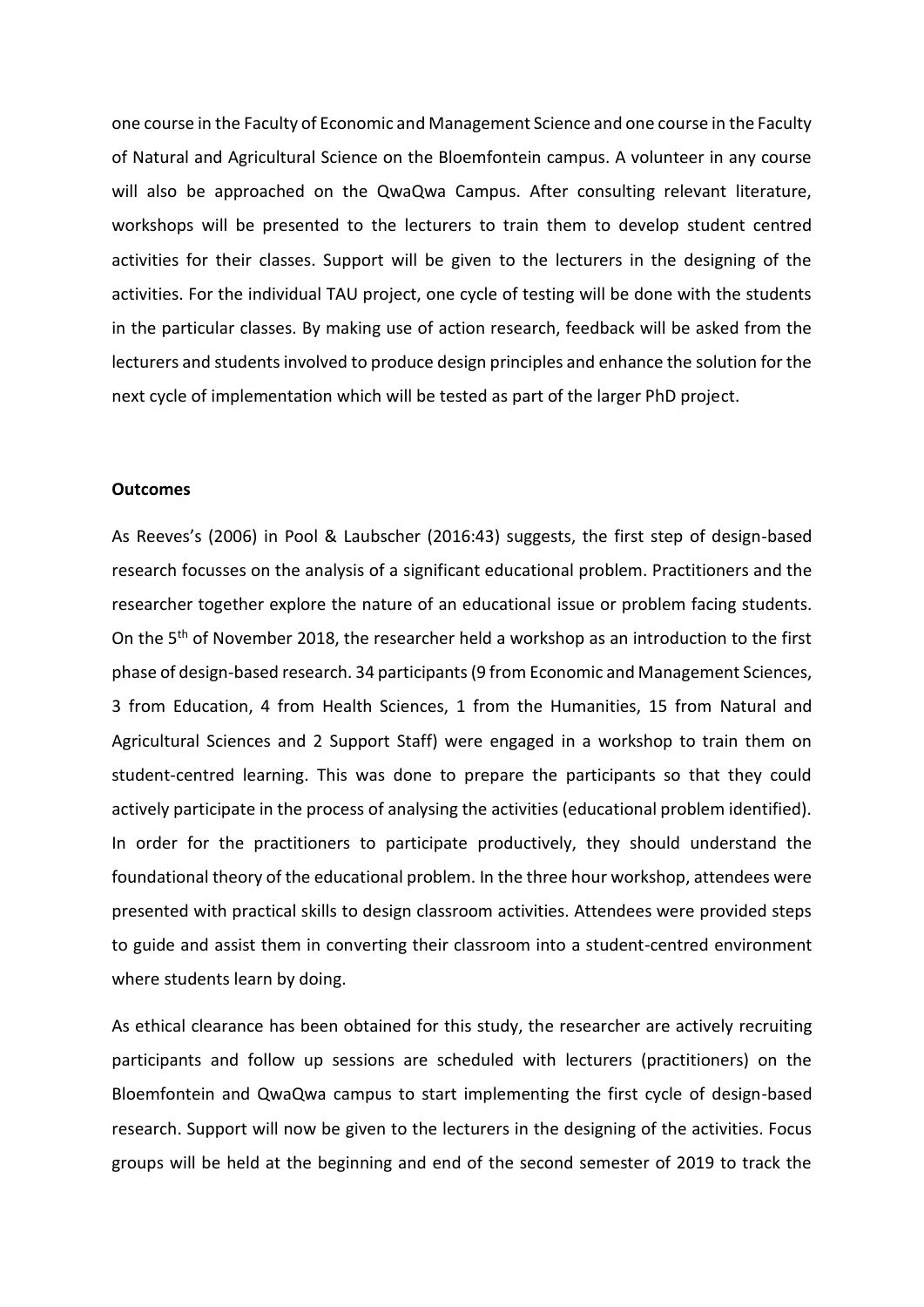development of the proposed model to solve the educational problem. This will be repeated in the first and second semester of 2020. Attendees of the first workshop reported that the session was insightful and practical, favourably highlighting the sharing of new ideas and tips for activities. As the research progresses further positive feedback is expected with the outcome of a practical model for effective teaching to equip lecturers to better communicate course content to first year university students.

# **References**

- Boughey, C. 2005. Epistemological access to the university: an alternative perspective. *South African Journal of Higher Education*19(3).
- Council on Higher Education (2013). A proposal for undergraduate curriculum reform in South Africa: A case for a flexible curriculum structure. Pretoria: CHE
- "Design-Based Research: An Emerging Paradigm for Educational Inquiry." 2003. *Educational Researcher* 32(1):5–8.
- Feldman, J. 2016. Pedagogical habitus engagement: teacher learning and adaptation in a professional learning community. *Educational Research for Social Change* (2):65–80.
- Hay, H. & Marais, F. 2004. Bridging programmes: gain, pain or all in vain. *South African Journal of Higher Education*18(2).
- Naudé, L., & Bezuidenhout, M. J. (2013). AFS@UFS: Academic facilitation in extended curricula in the Faculty of the Humanities. South African Journal of Higher Education, 27(3), 696–712.
- Norman, D. and Spohrer, J. (1996). *Learner Centered Education*. [online] Ldt.stanford.edu. Available at:

[http://ldt.stanford.edu/~ejbailey/02\\_FALL/ED\\_229B/DesignTheory/norman.pdf](http://ldt.stanford.edu/~ejbailey/02_FALL/ED_229B/DesignTheory/norman.pdf)  [Accessed 10 Feb. 2018].

- Mahlobo, RK. Proceedings: Towards Effective Teaching and Meaningful Learning in Mathematics, Science and Technology. ISTE International Conference on Mathematics, Science and Technology Education 21-24 October 2013. Mopani Camp in Kruger National Park, Limpopo, South Africa.
- Pool, J. & amp; Laubscher, D. 2016. Design-based research: is this a suitable methodology for short-term projects?*Educational Media International*53(1):42–52.